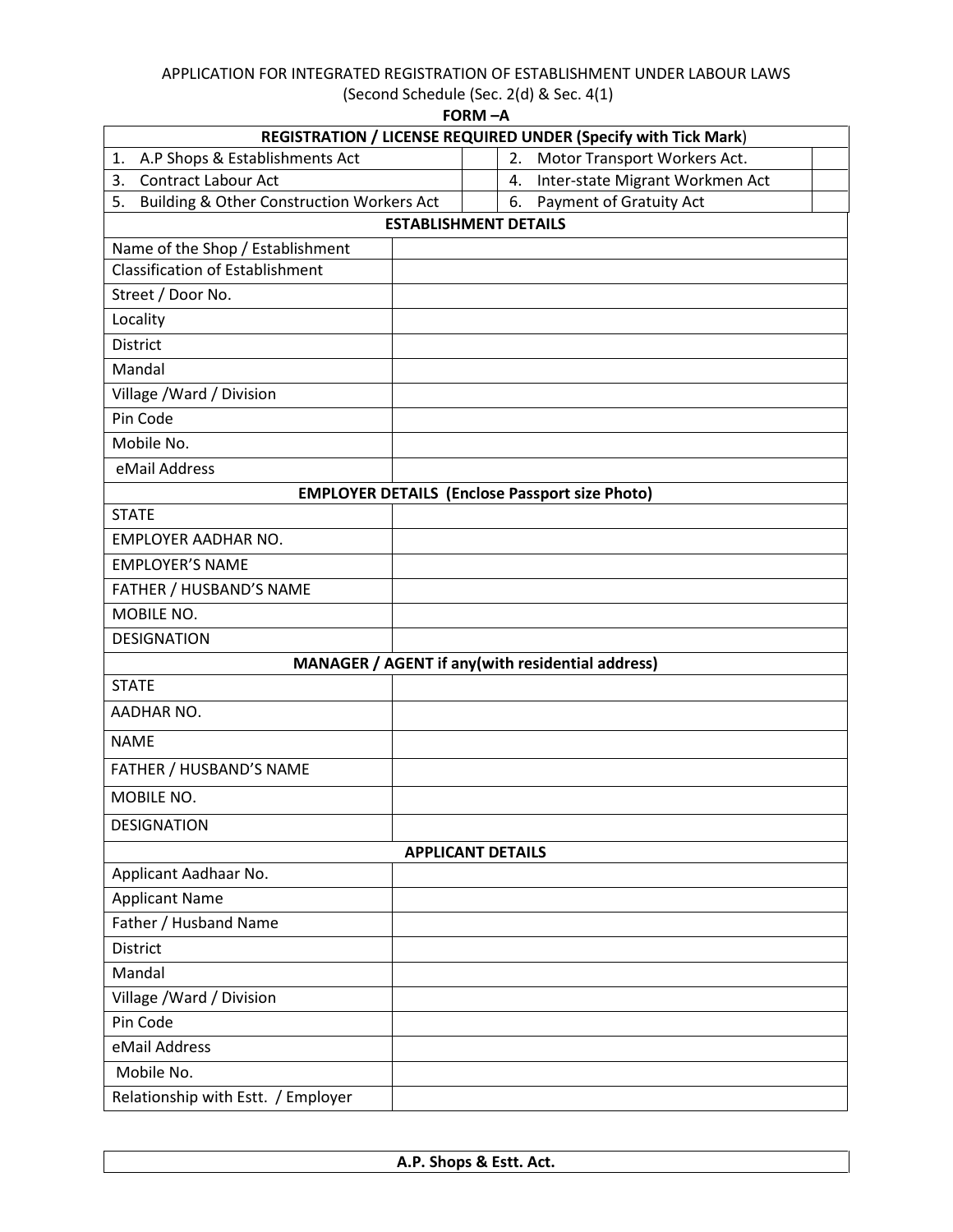| Category of Establishment                              |             |  |               |                                                     |              |  |
|--------------------------------------------------------|-------------|--|---------------|-----------------------------------------------------|--------------|--|
| Date of Commencement of Business                       |             |  |               |                                                     |              |  |
| <b>Nature of Business</b>                              |             |  |               |                                                     |              |  |
| Details of nature of other Business                    |             |  |               |                                                     |              |  |
| No. of Workers (enclose the List of                    | <b>Male</b> |  | Female        |                                                     | <b>Total</b> |  |
| employees)                                             |             |  |               |                                                     |              |  |
|                                                        |             |  |               |                                                     |              |  |
| <b>MOTOR TRANSPORT WORKERS ACT.</b>                    |             |  |               |                                                     |              |  |
| Category of Establishment<br><b>Nature of Business</b> |             |  |               |                                                     |              |  |
| No. of Vehicles                                        |             |  |               |                                                     |              |  |
| Vehicle Nos.                                           |             |  |               | Enclose the list of Vehicles with Registration Nos. |              |  |
| No. of Workers (enclose the List of                    | <b>Male</b> |  | Female        |                                                     | <b>Total</b> |  |
| employees)                                             |             |  |               |                                                     |              |  |
|                                                        |             |  |               |                                                     |              |  |
| <b>CONTRACT LABOUR ACT.</b>                            |             |  |               |                                                     |              |  |
| Category of Establishment                              |             |  |               |                                                     |              |  |
| Nature of Business                                     |             |  |               |                                                     |              |  |
| Date of Commencement of Business                       |             |  |               |                                                     |              |  |
| Probable date of Completion                            |             |  |               |                                                     |              |  |
| Date of Agreement                                      |             |  |               |                                                     |              |  |
| No. of Workers (enclose the List of                    | <b>Male</b> |  | Female        |                                                     | <b>Total</b> |  |
| employees)                                             |             |  |               |                                                     |              |  |
| <b>INTER-STATE MIGRANT WORKMEN ACT.</b>                |             |  |               |                                                     |              |  |
| Category of Establishment                              |             |  |               |                                                     |              |  |
| <b>Nature of Business</b>                              |             |  |               |                                                     |              |  |
| Date of Commencement of Business                       |             |  |               |                                                     |              |  |
| Probable date of Completion                            |             |  |               |                                                     |              |  |
| No. of Workers (enclose the List of                    | <b>Male</b> |  | <b>Female</b> |                                                     | <b>Total</b> |  |
| employees)                                             |             |  |               |                                                     |              |  |
| <b>BUILDING &amp; OTHER CONSTRUCTION WORKERS ACT.</b>  |             |  |               |                                                     |              |  |
| Category of Establishment                              |             |  |               |                                                     |              |  |
| Nature of Construction                                 |             |  |               |                                                     |              |  |
| Date of Commencement of Construction                   |             |  |               |                                                     |              |  |
| Probable date of Completion                            |             |  |               |                                                     |              |  |
| <b>Estimated Cost of Construction</b>                  |             |  |               |                                                     |              |  |
| Constructed area (plinth area in Sq. Mts)              |             |  |               |                                                     |              |  |
| <b>Basis for estimation</b>                            |             |  |               |                                                     |              |  |
| Plan Approval No.                                      |             |  |               |                                                     |              |  |
| No. of Workers                                         | <b>Male</b> |  | Female        |                                                     | <b>Total</b> |  |
|                                                        |             |  |               |                                                     |              |  |
|                                                        |             |  |               |                                                     |              |  |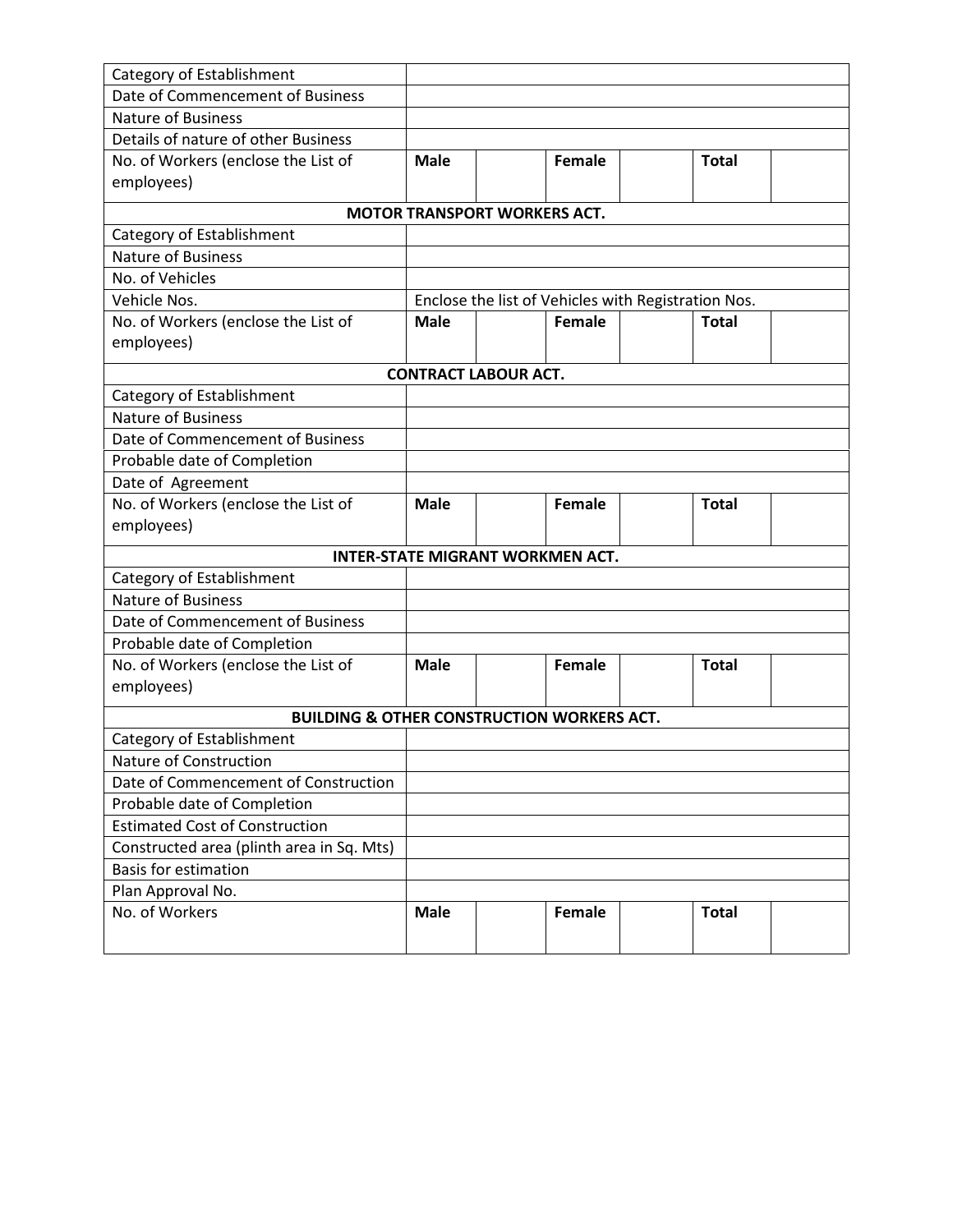## APPLICATION FOR INTEGRATED REGISTRATION OF ESTABLISHMENT UNDER LABOUR LAWS

| (Second Schedule (Sec. 2(d) & Sec. 4(1) |  |  |  |  |  |
|-----------------------------------------|--|--|--|--|--|
| EODM A                                  |  |  |  |  |  |

|                                                                               |                                                                       | FORM −A                             |        |                                                     |  |  |  |
|-------------------------------------------------------------------------------|-----------------------------------------------------------------------|-------------------------------------|--------|-----------------------------------------------------|--|--|--|
|                                                                               | <b>REGISTRATION / LICENSE REQUIRED UNDER (Specify with Tick Mark)</b> |                                     |        |                                                     |  |  |  |
| A.P Shops & Establishments Act<br>1.                                          |                                                                       | 2.                                  |        | Motor Transport Workers Act.                        |  |  |  |
| 3.<br><b>Contract Labour Act</b>                                              |                                                                       | 4.                                  |        | Inter-state Migrant Workmen Act                     |  |  |  |
| 6. Payment of Gratuity Act<br>5.<br>Building & Other Construction Workers Act |                                                                       |                                     |        |                                                     |  |  |  |
|                                                                               |                                                                       | A.P. Shops & Estt. Act.             |        |                                                     |  |  |  |
| Category of Establishment                                                     |                                                                       |                                     |        |                                                     |  |  |  |
| Date of Commencement of Business                                              |                                                                       |                                     |        |                                                     |  |  |  |
| <b>Nature of Business</b>                                                     |                                                                       |                                     |        |                                                     |  |  |  |
| Details of nature of other Business                                           |                                                                       |                                     |        |                                                     |  |  |  |
| No. of Workers (enclose the List of                                           | <b>Male</b>                                                           |                                     | Female | <b>Total</b>                                        |  |  |  |
| employees in excel format)                                                    |                                                                       |                                     |        |                                                     |  |  |  |
|                                                                               |                                                                       | <b>MOTOR TRANSPORT WORKERS ACT.</b> |        |                                                     |  |  |  |
| Category of Establishment                                                     |                                                                       |                                     |        |                                                     |  |  |  |
| <b>Nature of Business</b>                                                     |                                                                       |                                     |        |                                                     |  |  |  |
| No. of Vehicles                                                               |                                                                       |                                     |        |                                                     |  |  |  |
| Vehicle Nos.                                                                  |                                                                       |                                     |        | Enclose the list of Vehicles with Registration Nos. |  |  |  |
| No. of Workers (enclose the List of                                           | <b>Male</b>                                                           |                                     | Female | <b>Total</b>                                        |  |  |  |
| employees in excel format)                                                    |                                                                       |                                     |        |                                                     |  |  |  |
| <b>CONTRACT LABOUR ACT.</b>                                                   |                                                                       |                                     |        |                                                     |  |  |  |
| Category of Establishment                                                     |                                                                       |                                     |        |                                                     |  |  |  |
| <b>Nature of Business</b>                                                     |                                                                       |                                     |        |                                                     |  |  |  |
| Date of Commencement of Business                                              |                                                                       |                                     |        |                                                     |  |  |  |
| Probable date of Completion                                                   |                                                                       |                                     |        |                                                     |  |  |  |
| Date of Agreement                                                             |                                                                       |                                     |        |                                                     |  |  |  |
| No. of Workers (enclose the List of                                           | <b>Male</b>                                                           |                                     | Female | <b>Total</b>                                        |  |  |  |
| employees in excel format)                                                    |                                                                       |                                     |        |                                                     |  |  |  |
| <b>INTER-STATE MIGRANT WORKMEN ACT.</b>                                       |                                                                       |                                     |        |                                                     |  |  |  |
| Category of Establishment                                                     |                                                                       |                                     |        |                                                     |  |  |  |
| <b>Nature of Business</b>                                                     |                                                                       |                                     |        |                                                     |  |  |  |
| Date of Commencement of Business                                              |                                                                       |                                     |        |                                                     |  |  |  |
| Probable date of Completion                                                   |                                                                       |                                     |        |                                                     |  |  |  |
| No. of Workers (enclose the List of                                           | <b>Male</b>                                                           |                                     | Female | <b>Total</b>                                        |  |  |  |
| employees in excel format)                                                    |                                                                       |                                     |        |                                                     |  |  |  |
| <b>BUILDING &amp; OTHER CONSTRUCTION WORKERS ACT.</b>                         |                                                                       |                                     |        |                                                     |  |  |  |
| Category of Establishment                                                     |                                                                       |                                     |        |                                                     |  |  |  |
| Nature of Construction                                                        |                                                                       |                                     |        |                                                     |  |  |  |
| Date of Commencement of Construction                                          |                                                                       |                                     |        |                                                     |  |  |  |
| Probable date of Completion                                                   |                                                                       |                                     |        |                                                     |  |  |  |
| <b>Estimated Cost of Construction</b>                                         |                                                                       |                                     |        |                                                     |  |  |  |
| Constructed area (plinth area in Sq. Mts)                                     |                                                                       |                                     |        |                                                     |  |  |  |
| <b>Basis for estimation</b>                                                   |                                                                       |                                     |        |                                                     |  |  |  |
| Plan Approval No.                                                             |                                                                       |                                     |        |                                                     |  |  |  |
| No. of Workers                                                                | <b>Male</b>                                                           |                                     | Female | <b>Total</b>                                        |  |  |  |